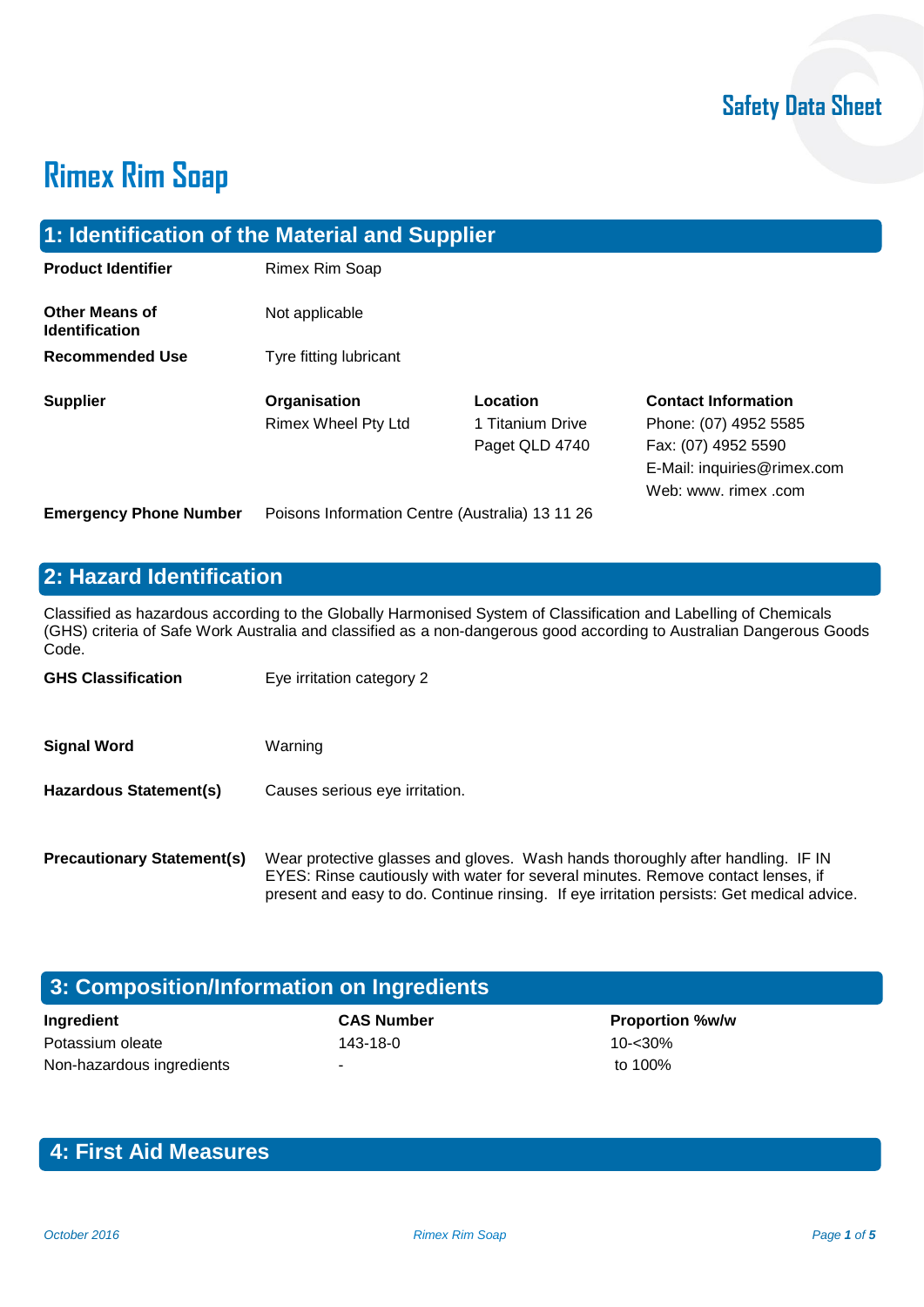## **Safety Data Sheet**

| General                                                  | For advice, contact a Poisons Information Centre (Australia 13 11 26) or a doctor.                                                                                                                                                                                      |
|----------------------------------------------------------|-------------------------------------------------------------------------------------------------------------------------------------------------------------------------------------------------------------------------------------------------------------------------|
| Ingestion                                                | If swallowed, DO NOT induce vomiting. If person is conscious, rinse mouth thoroughly<br>with water, first then give a glass of water to drink. If vomiting occurs, wash out mouth<br>again with water and give another glass of water to drink. Seek medical attention. |
| <b>Eyes</b>                                              | If in eyes, hold eyelids apart and flush the eye continuously with running water.<br>Continue flushing until advised to stop by a Poisons Information Centre (Australia 13 11<br>26) or by a doctor, or for at least 15 minutes.                                        |
| <b>Skin</b>                                              | If skin or hair contact occurs, remove contaminated clothing and flush skin and hair with<br>running water.                                                                                                                                                             |
| <b>Inhalation</b>                                        | First aid is not normally required as inhalation is unlikely. Product is a semi-solid gel.<br>However if product has been inhaled remove to fresh air and seek medical attention if<br>irritation persists.                                                             |
| <b>Symptoms Caused by</b><br><b>Exposure (Chronic)</b>   | No data available                                                                                                                                                                                                                                                       |
| <b>Medical Attention and</b><br><b>Special Treatment</b> | No special treatment required                                                                                                                                                                                                                                           |

| <b>5: Fire Fighting Measures</b>                                                                    |                                                                                                                                                                                                                                  |  |
|-----------------------------------------------------------------------------------------------------|----------------------------------------------------------------------------------------------------------------------------------------------------------------------------------------------------------------------------------|--|
| <b>Suitable Extinguishing</b><br><b>Equipment</b>                                                   | Extinguish fire using agent suitable for type of surrounding fire (material itself is not<br>combustible). Use foam, dry chemical or carbon dioxide. Keep run-off water out of<br>sewers and water sources                       |  |
| <b>Specific Hazards Arising</b><br>from the Chemical                                                | No specific hazards                                                                                                                                                                                                              |  |
| <b>Special Protective</b><br><b>Equipment and</b><br><b>Precautions for Fire</b><br><b>Fighters</b> | The following protective equipment for fire fighters is recommended when this material<br>is present in the area of a fire: chemical goggles, body-covering protective clothing,<br>chemical resistant gloves, and rubber boots. |  |
| <b>Hazchem Code</b>                                                                                 | Not applicable                                                                                                                                                                                                                   |  |

#### **6: Accidental Release Measures**

| <b>Personal Precautions</b>      | Keep unnecessary personnel away. Wear protective eyewear and gloves. |
|----------------------------------|----------------------------------------------------------------------|
| <b>Environmental Precautions</b> | Seek disposal options by a licensed waste contractor.                |

**Spills and Disposal Small Spills Large Spills** Mop or wipe up with a rag or paper towel and dispose of in the rubbish. Wash down surface with water.

Contain spill with absorbent material such as soil, sand, attapulgite, vermiculite. Collect and seal in properly labeled drums. Wash area with water. Seek disposal options by a licensed waste contractor.

### **7: Handling and**

**Precautions for Safe Handling**

Wash hands after use. Minimise direct contact with product. Use PPE as described in section 8.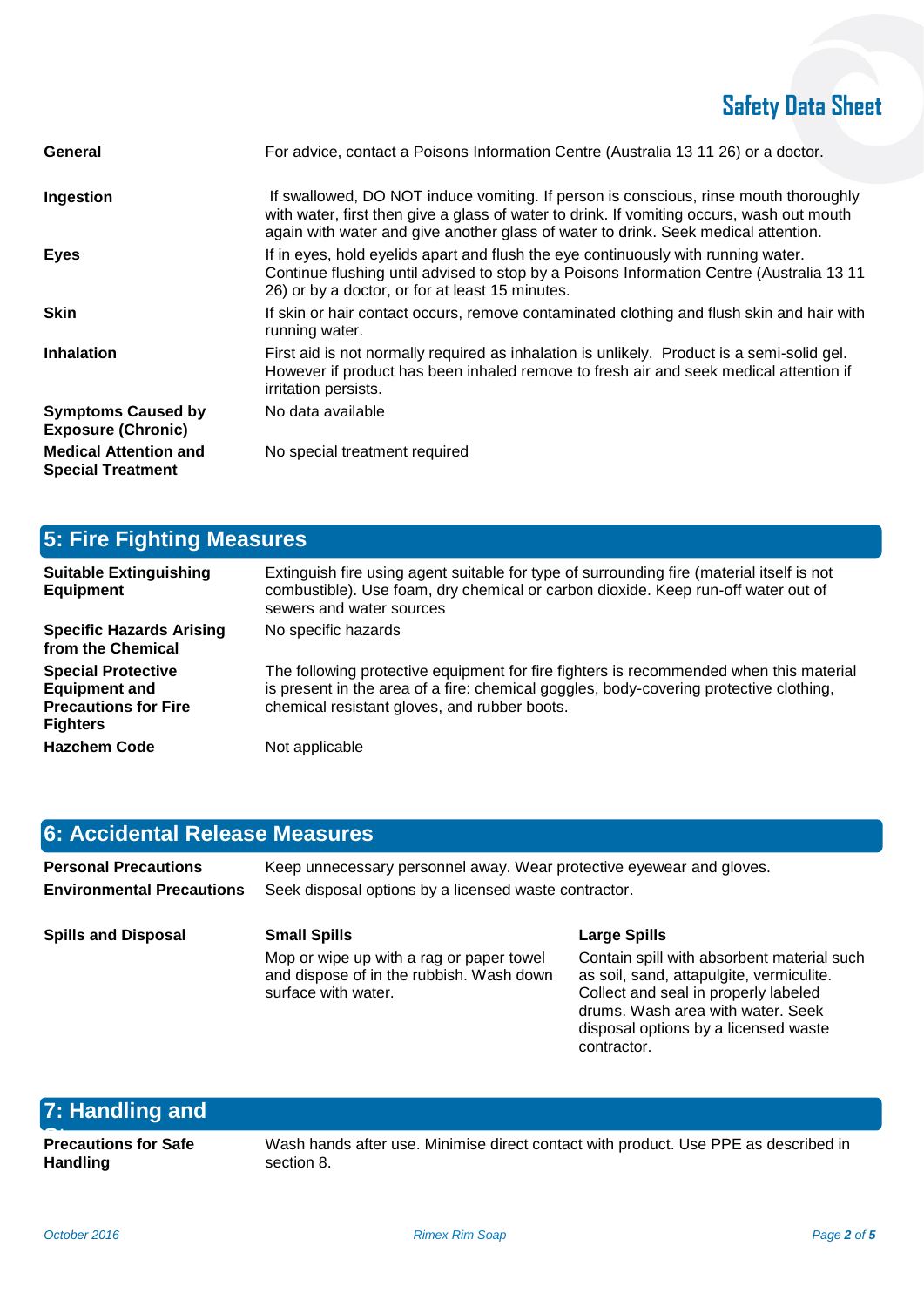## **Safety Data Sheet**

**Conditions for Safe Storage**

Always replace lid on container after use

## **8: Exposure Controls – Personal Protection**

| <b>National Exposure</b><br><b>Standards</b> | No exposure standard has been established for this product by Safe Work Australia.                               |
|----------------------------------------------|------------------------------------------------------------------------------------------------------------------|
| <b>Engineering Controls</b>                  | None required                                                                                                    |
| <b>Individual Protection</b>                 |                                                                                                                  |
| Eyes/Face                                    | Safety glasses                                                                                                   |
| <b>Hands</b>                                 | Rubber or nitrile gloves                                                                                         |
| <b>Skin</b>                                  | Long sleeved overalls                                                                                            |
| <b>Respiratory</b>                           | Due to the low vapour pressure and semi-solid state, an inhalation hazard is not<br>anticipated with normal use. |

## **9: Physical and Chemical Properties**

| Appearance                 | Straw coloured gel |
|----------------------------|--------------------|
| Odour                      | Oleate soap        |
| рH                         | $10.0 - 11.5$      |
| Vapour Pressure            | Not relevant       |
| <b>Vapour Density</b>      | Not relevant       |
| <b>Flash Point</b>         | Not applicable     |
| <b>Flammability Limits</b> | Not applicable     |
| <b>Boiling Point</b>       | Not applicable     |
| <b>Melting Point</b>       | Not applicable     |
| <b>Specific Gravity</b>    | Not applicable     |
| <b>Solubility</b>          | Soluble in water   |

## **10: Stability and Reactivity**

| <b>Chemical Stability</b>                          | The product is stable under normal conditions                |
|----------------------------------------------------|--------------------------------------------------------------|
| <b>Possibility of Hazardous</b><br><b>Reaction</b> | None known                                                   |
| <b>Conditions to Avoid</b>                         | Extreme heat and temperatures                                |
| <b>Incompatible Materials</b>                      | Oxidising chemicals - Sodium hypochlorite, hydrogen peroxide |
| <b>Hazardous Decomposition</b><br><b>Products</b>  | None known                                                   |

| 11: Toxicological Information |                                                                                                                                                               |  |
|-------------------------------|---------------------------------------------------------------------------------------------------------------------------------------------------------------|--|
| Ingestion                     | Low oral toxicity. Ingestion of large amount can cause irritation of the esophagus and<br>cause gastrointestinal irritation.                                  |  |
| Eye<br><b>Skin</b>            | Contact with the eyes results in slight conjunctival erythema.<br>Prolonged skin contact may result in dermatitis due to the defatting of the natural oils in |  |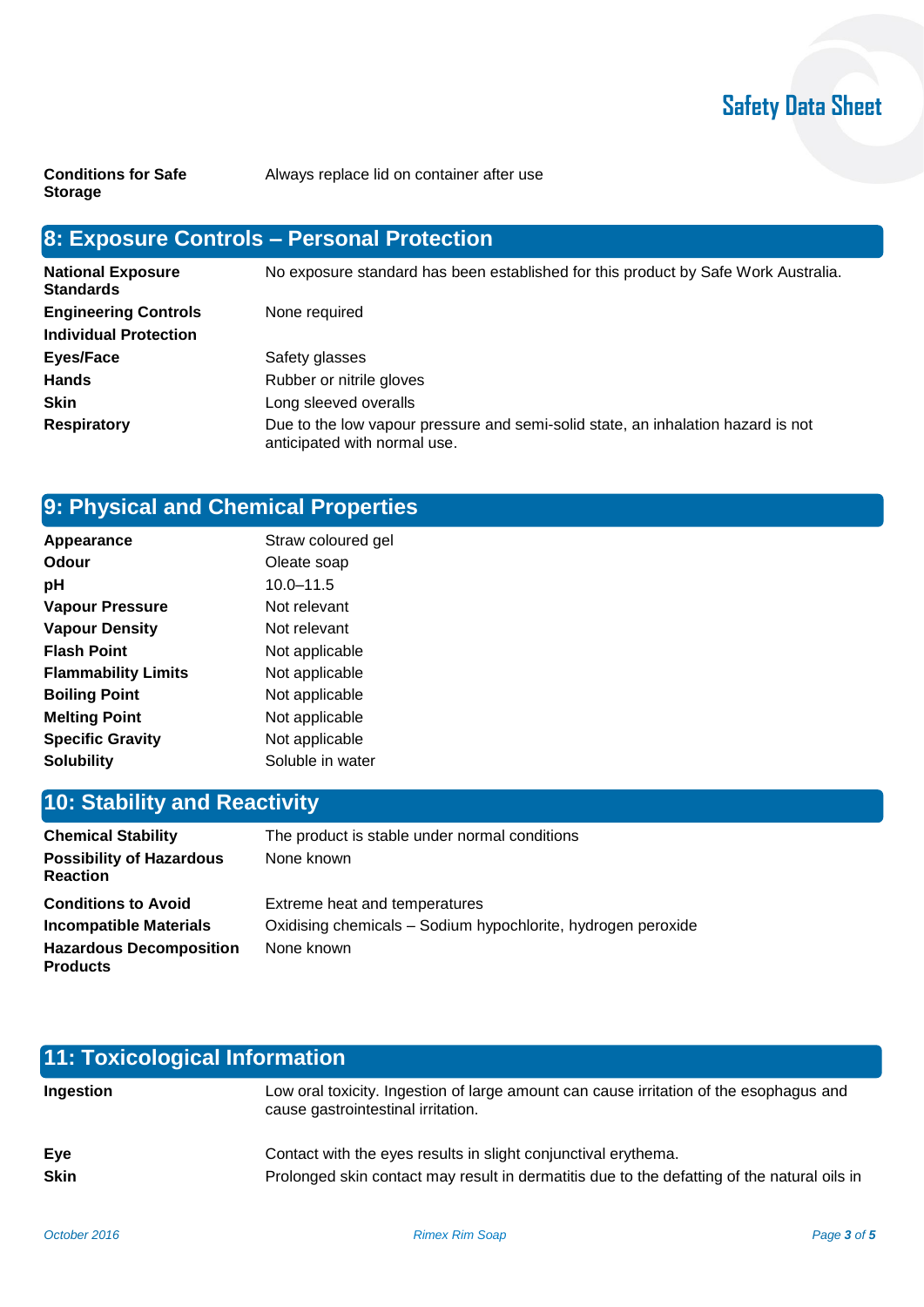## **Safety Data Sheet**

the skin.

**Inhalation** The inhalation of product may cause nose and throat irritation or coughing. Repeated or prolonged exposures may cause sore throat or nosebleeds.

#### **12: Ecological Information**

| <b>Ecotoxicity</b>                | EC50 - Daphnia magna (Water flea) – 5.7 mg/l - 48 h |
|-----------------------------------|-----------------------------------------------------|
| <b>Persistence/Degradability</b>  | Not expected to persist in the environment.         |
| <b>Bio-accumulative Potential</b> | No potential to bio-accumulative                    |
| <b>Mobility in Soil</b>           | No data available                                   |

#### **13: Disposal Considerations**

**Disposal Methods** Disposal of this product and solutions of the product should at all times comply with requirements of environmental protection and waste disposal legislation as well as requirements by local authorities. Dispose of via licensed waste disposal carriers.

#### **14: Transport Information**

| <b>UN Number</b>                               | None allocated                                                                                                    |
|------------------------------------------------|-------------------------------------------------------------------------------------------------------------------|
| <b>Shipping Name</b>                           | None allocated                                                                                                    |
| <b>Class</b>                                   | None allocated                                                                                                    |
| <b>Subsidiary Risk</b>                         | None allocated                                                                                                    |
| <b>Packing Group</b>                           | None allocated                                                                                                    |
| <b>Special Precautions For</b><br><b>Users</b> | Ensure containers are clearly labelled. Keep containers securely sealed and protected<br>against physical damage. |
| <b>Hazchem Code</b>                            | None allocated                                                                                                    |
| <b>IERG Number</b>                             | None allocated                                                                                                    |
|                                                |                                                                                                                   |

#### **15: Regulatory Information**

Packaging & Labelling This product is not a Scheduled Poison in accordance with the relevant State Poisons Act. Defined as a "Non Dangerous Good" by the Australian Code for the Transport of Dangerous Goods by Road and Rail.

### **16: Other Information**

| <b>Prepared By</b>          | <b>Brett Amos</b>                                                                               |                           |
|-----------------------------|-------------------------------------------------------------------------------------------------|---------------------------|
| Date of Previous Issue      | November 2011                                                                                   |                           |
| <b>Changes Made</b>         | Updated to comply with WHS regulations (GHS format)                                             |                           |
| <b>References</b>           | Australian Dangerous Goods Code                                                                 |                           |
|                             | Preparation of Safety Data Sheets for Hazardous Chemicals Code of Practice 2011.                |                           |
|                             | Standard for the Uniform Scheduling of Medicines & Poisons (SUSMP)                              |                           |
|                             | Guidance on the Classification of Hazardous Chemicals Under the WHS Regulations<br>(April 2012) |                           |
| <b>Contact Person/Point</b> | Australia                                                                                       | 24 HOUR EMERGENCY CONTACT |